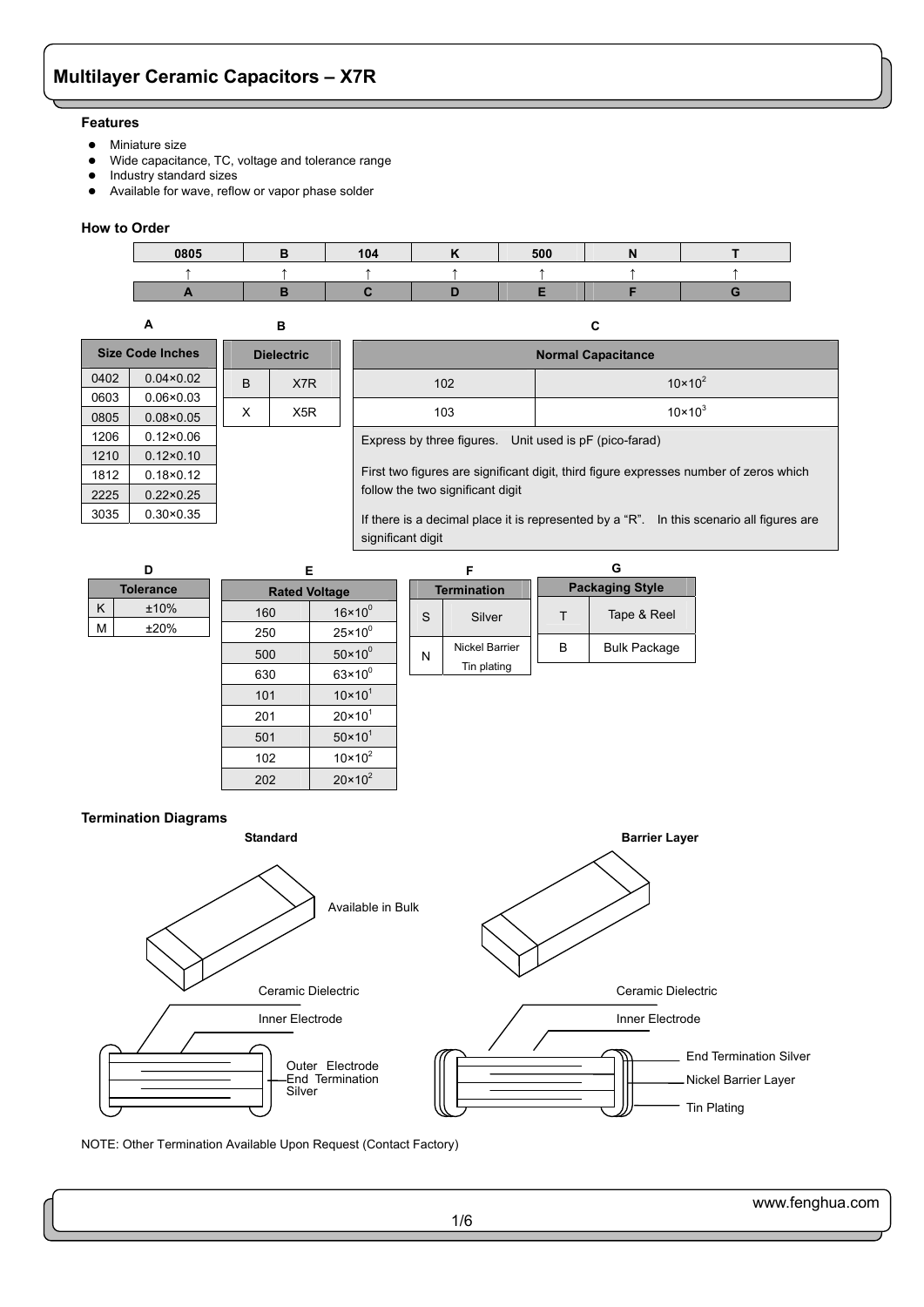| <b>Item</b>                                      |                                                                                                                                                                | <b>Specification</b>                                                                                          | <b>Test Method</b>                                                                                                                                                                                              |
|--------------------------------------------------|----------------------------------------------------------------------------------------------------------------------------------------------------------------|---------------------------------------------------------------------------------------------------------------|-----------------------------------------------------------------------------------------------------------------------------------------------------------------------------------------------------------------|
| Capacitance                                      |                                                                                                                                                                | $(100PF \sim 2.2uF)$                                                                                          |                                                                                                                                                                                                                 |
| <b>Capacitance Tolerance</b>                     |                                                                                                                                                                | $K=+10%$<br>$M = \pm 20\%$<br>S=±50%/-20%                                                                     |                                                                                                                                                                                                                 |
| <b>Rated Voltage</b>                             |                                                                                                                                                                | 16, 25, 50, 63, 100, 200,<br>500、1000、2000VDC                                                                 | 1KHz±10%, 1.0±0.2Vrms                                                                                                                                                                                           |
| <b>Dissipation Factor</b><br>(DF)                |                                                                                                                                                                | 1000、2000VDC<br>DF:<0.25%(100V)<br>$<$ 3.0%(50V, 25V)<br>$<$ 3.5%(16V)                                        |                                                                                                                                                                                                                 |
| <b>Insulation Resistance</b><br>(IR)             |                                                                                                                                                                | C≤25nF:R>4000MΩ<br>C>25nF:RxC>100S                                                                            | Test Voltage: rating voltage<br>Charging time:1min<br>Temperture: 18~25°C<br>Humidity:<80°C                                                                                                                     |
| <b>Dielectric</b><br><b>Withstanding Voltage</b> |                                                                                                                                                                | There shall be no evidence of damage<br>or flash<br>over during the test.                                     | Apply 2.5 x rating voltages to both Terminations<br>for 5 seconds. Charge and discharge current<br>are less than 50mA.                                                                                          |
| <b>Termination Adhesion</b>                      |                                                                                                                                                                | There shall be no evidence of damage<br>during the test.                                                      | Test Condition: 5N: 10±1s                                                                                                                                                                                       |
| <b>Bending Strength</b>                          |                                                                                                                                                                | There shall be no evidence of damage<br>during the test; capacitance tolerance shall be<br>not more than 10%. | After soldering capacitor on the PCB, 1mm of<br>bending shall be applied for 1 second as shown<br>by Drawing.                                                                                                   |
| Solderabillity                                   | Termination area shall be at least 80% covered with a<br>new solder coating. There shall be no crack and ceramic<br>exposure of terminated surface by melting. |                                                                                                               | The capacitors are completely immersed during                                                                                                                                                                   |
| <b>Resistance to</b><br><b>Soldering Heat</b>    | <b>Type</b><br>Temp<br>Time<br>Cover%                                                                                                                          | X7R(B)<br>265±5°C<br>5±1s<br>>85%                                                                             | 2 in the molten rosin, Then immersed 10mm<br>during 2±1s in the molten solder with a<br>temperature of 235±5°C. Pick up the<br>capacitors-and cleaned with solvent, and put in<br>on the > 10 times microscope. |
|                                                  | $\triangle$ C/C                                                                                                                                                | $-5$ ~+10%                                                                                                    |                                                                                                                                                                                                                 |

## **X7R - Dielectric Characteristic Introduction & Test Method (Table 1)**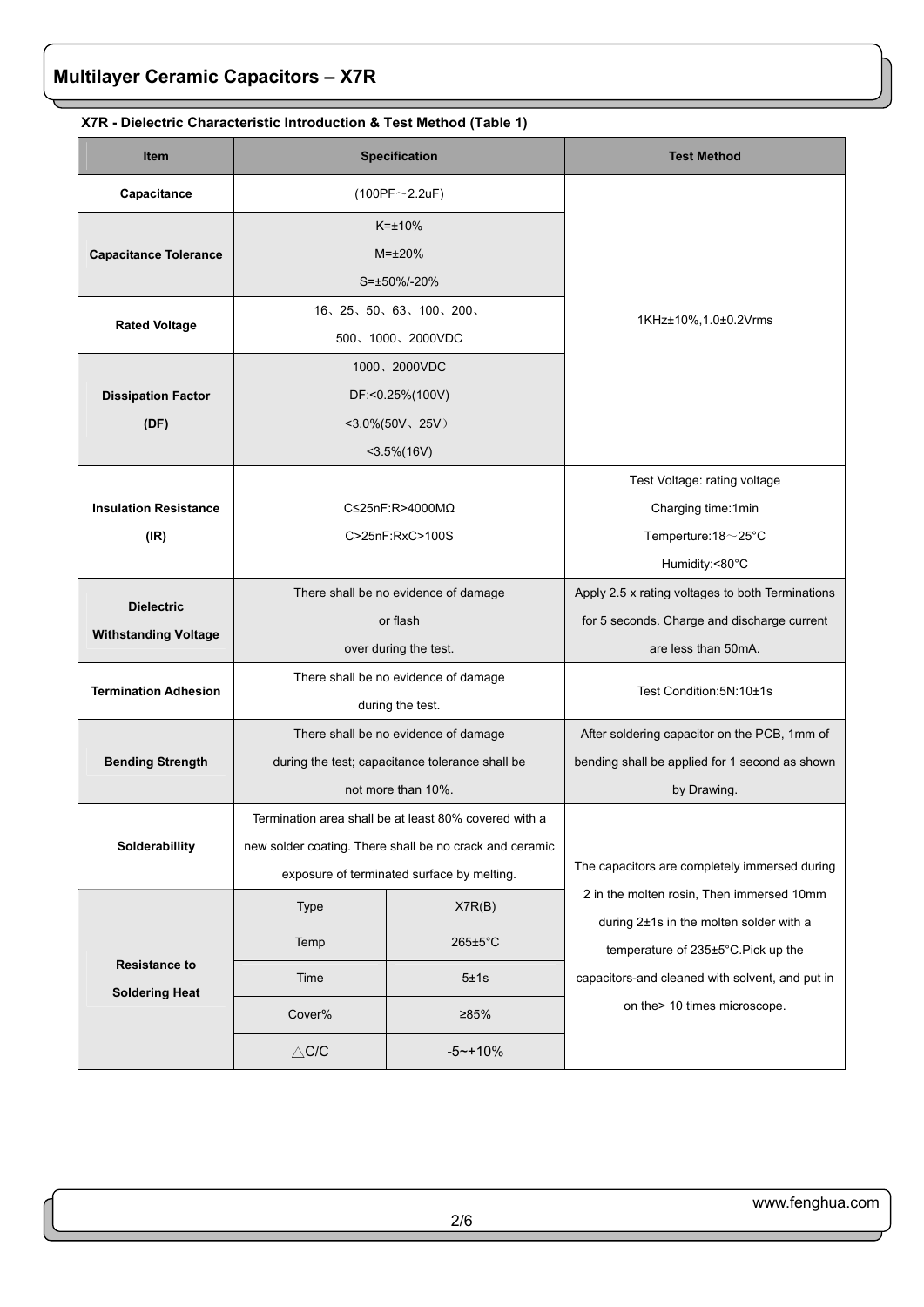| <b>Item</b>                   |                                                          | <b>Specification</b>                 |                                 | <b>Test Method</b>          |  |
|-------------------------------|----------------------------------------------------------|--------------------------------------|---------------------------------|-----------------------------|--|
|                               | Type                                                     | X7R                                  | Condition                       | X7R                         |  |
|                               |                                                          |                                      | Temp.Oa                         | $-55\pm3^{\circ}$ C         |  |
| Temperature                   | $\triangle$ C/C                                          | $≤1%$                                | Temp.Ob                         | +125±3°C                    |  |
| Cycling                       |                                                          |                                      | Cycle times                     | 5 times 30min/time          |  |
|                               |                                                          | There shall be no evidence of damage | Resume time                     | 24h                         |  |
|                               | during the test.                                         |                                      | Changing times                  | $2^{\sim}$ 3min             |  |
|                               | Type                                                     | X7R                                  |                                 | Permanent moisture:         |  |
|                               | $\wedge$ C/C                                             | $≤10%$                               |                                 | $T=40\pm2^{\circ}C$         |  |
| Humidity &<br><b>Moisture</b> | DF                                                       | 0.05                                 |                                 | $t = 21d$                   |  |
| <b>Resistance</b>             | <b>IR</b>                                                | <b>RxC&gt;25s</b>                    |                                 | Relative humidity: 93+2%-3% |  |
|                               |                                                          | There shall be no evidence of damage |                                 | Resume time: $1 \sim 2h$    |  |
|                               |                                                          | during the test.                     |                                 |                             |  |
| T.C.                          | Dielectric                                               | $\wedge$ C/C                         | <b>Dielectric</b>               | T.C                         |  |
| <b>Characteristics</b>        | X7R                                                      | $±15^{\circ}$ C                      | X7R                             | +20°C→-55°C→+20°C→+125°C    |  |
|                               | There shall be no evidence of damage<br>during the test. |                                      | Vibration frequency: f=10~500HZ |                             |  |
| <b>Vibration</b>              |                                                          |                                      | Vibration range: 0.75mm/s2      |                             |  |
|                               |                                                          |                                      | in 3 direction: 2h/direction    |                             |  |
|                               | Type                                                     | X7R                                  |                                 | 4000                        |  |
| <b>Bump</b>                   | $\wedge$ C/C                                             | $≤2%$                                |                                 | addeleration: 390m/s2       |  |
|                               |                                                          | There shall be no evidence of damage | Pulse duration:6ms              |                             |  |
|                               |                                                          | during the test.                     |                                 |                             |  |
|                               | Type                                                     | X7R                                  | Condition                       | X7R                         |  |
|                               | $\wedge$ C/C                                             | $\leq$ 2%                            | Temp                            | $+125^{\circ}$ C            |  |
| Life test                     | DF                                                       | 0.003                                | Time                            | $T = 100th$                 |  |
|                               | <b>IR</b>                                                | <b>RxC&gt;25s</b>                    | Voltage                         | $V=1.5Vr$                   |  |
|                               |                                                          | There shall be no evidence of damage | Resume time                     | 24±1h                       |  |
|                               |                                                          | during the test.                     |                                 |                             |  |
|                               | <b>Type</b>                                              | X7R                                  | Condition                       | X7R                         |  |
|                               | $\triangle$ C/C                                          | $≤10%$                               | Creditability                   | 60%                         |  |
| 6 grade failure test          | DF                                                       | 0.05                                 | Temp                            | $+125^{\circ}$ C            |  |
|                               | <b>IR</b>                                                | RxC > 25s                            | Voltage                         | <b>Rating Voltage</b>       |  |
|                               | There shall be no evidence of damage<br>during the test. |                                      | Time                            | 1000h                       |  |

### **X7R - Dielectric Characteristic Introduction & Test Method (Table 2)**

## **Typical Characteristic**

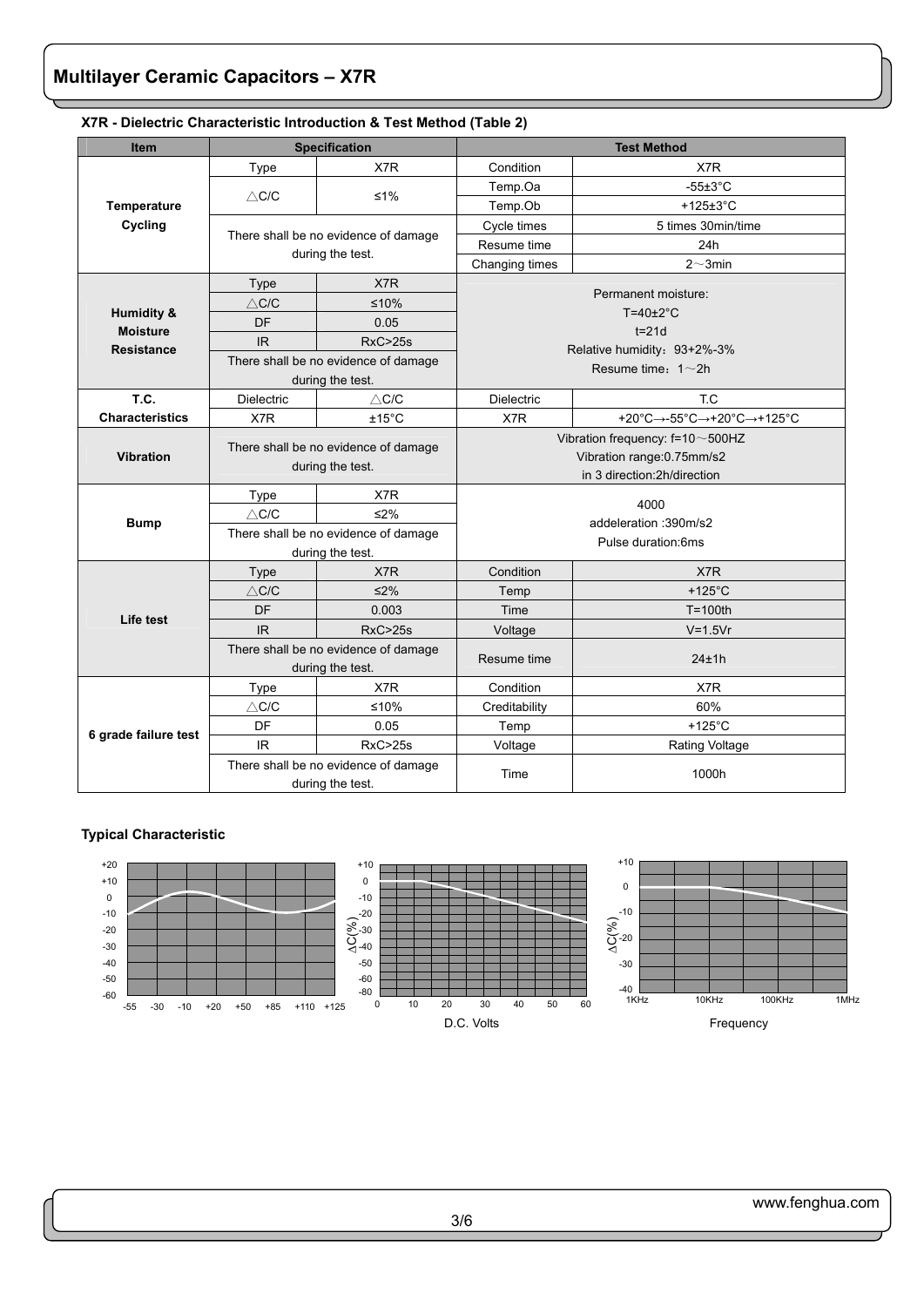|                     |                 | Dimension (mm)  |                                         | Capacitance<br>(pF) |                 |                      |
|---------------------|-----------------|-----------------|-----------------------------------------|---------------------|-----------------|----------------------|
| <b>Size</b><br>Code | L               | W               | T                                       | Me                  | Voltage         | X7R                  |
|                     |                 |                 |                                         |                     | 10 <sub>V</sub> | 101~105              |
| 0402                | $1.0 + 0.05$    | $0.5 + 0.05$    | $0.5 + 0.05$                            | $0.1 \pm 0.05$      | <b>16V</b>      | $101 - 223$          |
|                     |                 |                 |                                         |                     | 25V             | $101 - 103$          |
|                     |                 |                 |                                         |                     | 50V             | $101 - 392$          |
|                     |                 |                 |                                         |                     | 25V             | $101 - 333$          |
| 0603                | $1.6 + 0.1$     | $0.8 + 0.10$    | $0.8 + 0.1$                             | $0.3 + 0.1$         | 50V             | $101 - 223$          |
|                     |                 |                 |                                         |                     | 100V            | $101 - 472$          |
|                     |                 |                 |                                         |                     | 200V            |                      |
|                     |                 |                 | $0.7\pm^{0.3}_{0.2}$                    |                     | <b>25V</b>      | $331 - 104$          |
|                     |                 |                 |                                         |                     | 50V             | $331 - 473$          |
| 0805                | $2.00 \pm 0.20$ | $1.25 \pm 0.20$ | $1.25 \pm 0.15$                         | $0.5 \pm 0.25$      | 100V            | $331 - 223$          |
|                     |                 |                 |                                         |                     | 200V            | $222 - 153$          |
|                     |                 |                 | $1.0\pm^{0.3}_{0.2}$                    |                     | 500V            | $222 - 123$          |
|                     | $3.20 \pm 0.30$ |                 | $1.0\pm^{0.3}_{0.2}$<br>$1.25\pm^{0.2}$ | $0.5 + 0.25$        | <b>25V</b>      | $102 - 224$          |
|                     |                 |                 |                                         |                     | 50V             | $102 - 104$          |
|                     |                 |                 |                                         |                     | 100V            | $102 - 683$          |
| 1206                |                 | $1.60 \pm 0.20$ |                                         |                     | 200V            | $221 - 223$          |
|                     |                 |                 |                                         |                     | 500V            | $221 - 223$          |
|                     |                 |                 |                                         |                     | 1000V           | $221 - 472$          |
|                     |                 |                 |                                         |                     | 2000V           | $680 - 102$          |
|                     |                 |                 |                                         |                     | <b>25V</b>      | $102 - 334$          |
|                     |                 |                 |                                         |                     | 50V             | $102 - 224$          |
|                     |                 |                 | $1.0\pm^{0.3}_{0.2}$                    |                     | 100V            | $102 - 104$          |
| 1210                | $3.20 \pm 0.30$ | $2.50 \pm 0.30$ |                                         | $0.70 \pm 0.25$     | 200V            | $102 - 683$          |
|                     |                 |                 | $1.25 \pm 0.3$                          |                     | 500V            | $\frac{22}{22}$ ~473 |
|                     |                 |                 |                                         |                     | 1000V           | $102 - 153$          |
|                     |                 |                 |                                         |                     | 2000V           | $181 - 152$          |
|                     |                 |                 |                                         |                     | <b>25V</b>      | $103 - 474$          |
|                     |                 |                 |                                         |                     | 50V             | $103 - 334$          |
|                     |                 |                 |                                         |                     | 100V            | $103 - 224$          |
| 1812                | $4.50 \pm 0.40$ | $3.20 \pm 0.30$ | 2.5                                     | $1.00 \pm 0.25$     | 200V            | $682 - 104$          |
|                     |                 |                 |                                         |                     | 500V            | $472 - 124$          |
|                     |                 |                 |                                         |                     | 1000V           | $222 - 273$          |
|                     |                 |                 |                                         |                     | 2000V           | $331 - 332$          |

#### **Size Code Capacitance And Voltage(Table 1)**

## **Size Code Capacitance and Voltage (Table 2)**

|                  |                 | Dimension (mm)                | Voltage | Capacitance<br>(pF)    |            |             |
|------------------|-----------------|-------------------------------|---------|------------------------|------------|-------------|
| <b>Size Code</b> |                 | W                             |         | Me                     |            | X7R         |
|                  |                 |                               |         |                        | <b>25V</b> | $103 - 105$ |
|                  |                 |                               |         |                        | 50V        | $103 - 105$ |
|                  |                 |                               |         |                        | 100V       | $103 - 474$ |
| 2225             | $5.70{\pm}0.50$ | $6.40{\pm}0.50$               | 2.5     | $1.00 \pm 0.25$        | 200V       | $153 - 424$ |
|                  |                 |                               |         |                        | 500V       | $183 - 394$ |
|                  |                 |                               |         |                        | 1000V      | $822 - 104$ |
|                  |                 |                               |         |                        | 2000V      | $122 - 103$ |
|                  |                 |                               |         | 3.0<br>$1.00 \pm 0.25$ | <b>25V</b> | $103 - 225$ |
|                  |                 | 7.60±10.50<br>$9.00 \pm 0.50$ |         |                        | 50V        | $103 - 225$ |
|                  |                 |                               |         |                        | 100V       | $103 - 105$ |
| 3035             |                 |                               |         |                        | 200V       | $103 - 125$ |
|                  |                 |                               |         |                        | 500V       | $682 - 105$ |
|                  |                 |                               |         |                        | 1000V      |             |
|                  |                 |                               |         |                        | 2000V      |             |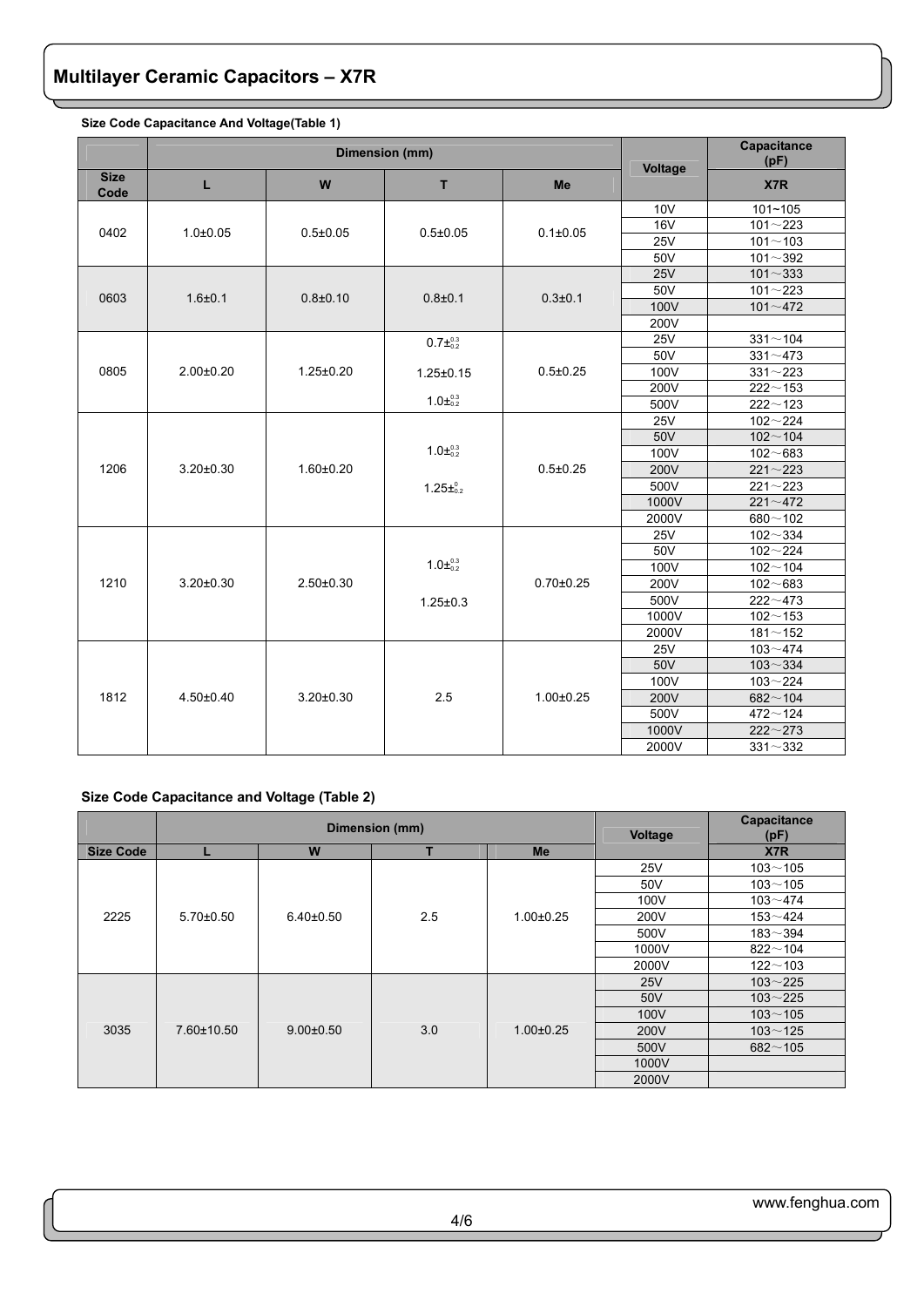## **Packaging**

*Structure and Dimension*

## *Tape & Reel*

| . .     | $B^*$ |              | D*  |                 |           |        |
|---------|-------|--------------|-----|-----------------|-----------|--------|
| 178±2.0 | 3.0   | $13 \pm 0.5$ | φ32 | 50MIN           | $10.0\pm$ | 14.9   |
|         |       |              |     | $\varphi \pm 1$ | 1.5       | 12±2.0 |



### *Paper Tape*

| <b>Size</b> |                |               |
|-------------|----------------|---------------|
| 0402        | $0.6 + 0.2$    | $1.1 \pm 0.2$ |
| 0603        | $1.1 \pm 0.2$  | $1.4 \pm 0.2$ |
| 0805        | $1.45 \pm 0.2$ | $2.3 \pm 0.2$ |
| 1206        | $1.8 + 0.2$    | $3.4 \pm 0.2$ |

## *Plastic Tape (Te)*

| <b>Size</b> |                |               |
|-------------|----------------|---------------|
| 0402        | $0.5 \pm 0.2$  | $1.2 + 0.2$   |
| 0603        | $0.8{\pm}0.2$  | $2.0 \pm 0.2$ |
| 0805        | $1.65 \pm 0.2$ | $2.4 \pm 0.2$ |
| 1206        | $2.0 \pm 0.2$  | $3.6 \pm 0.2$ |